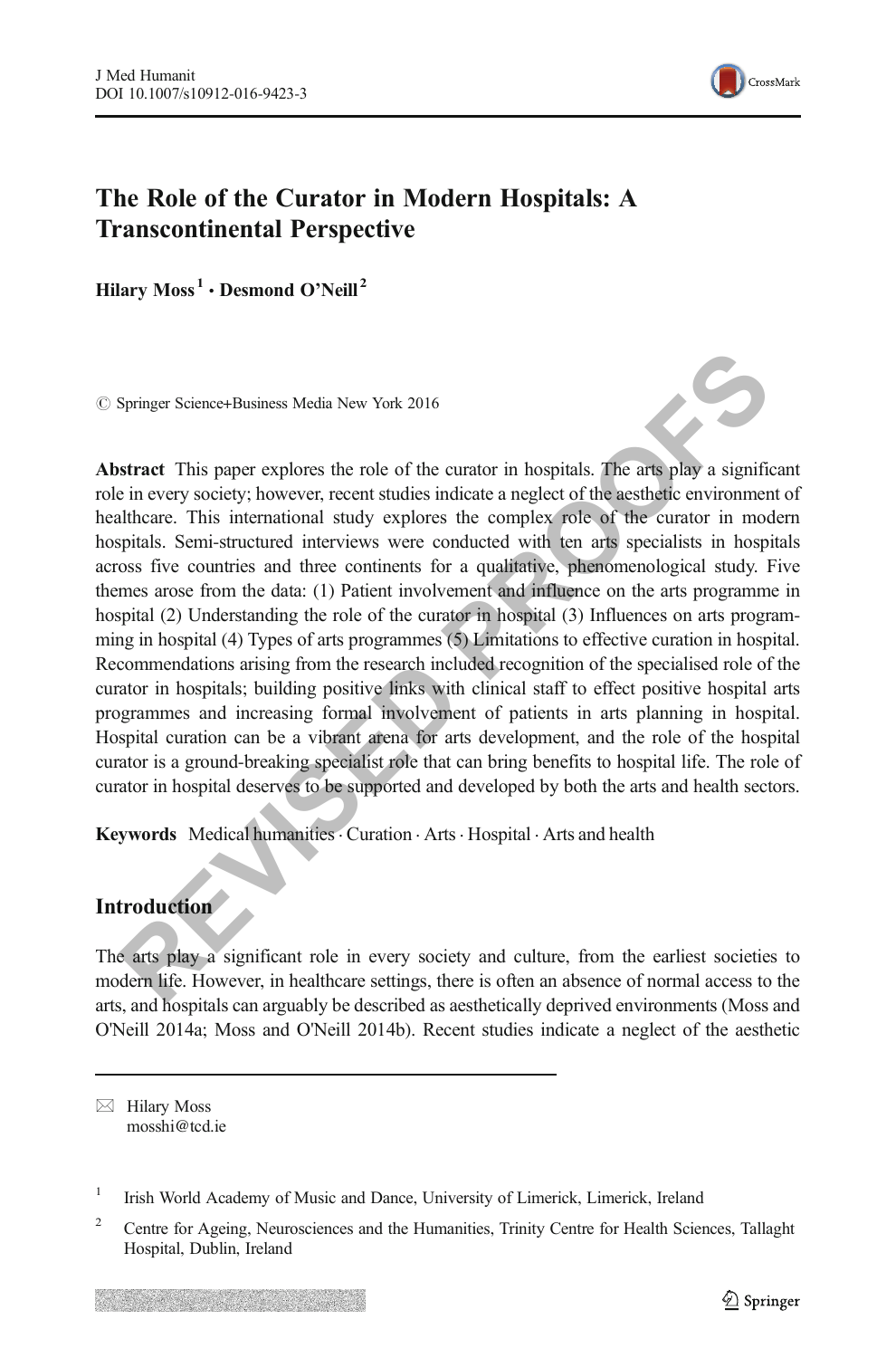a any neatural eatony and the constantion supernancy when the and one<br>gets on the experience of art in hospital, and the many stakeholders, comtributed<br>icitate role played by hospital arts managers and curators. O'Neill pr environment by hospital policy makers and a lack of access to and control of aesthetic interests for patients in hospital (Caspari, Eriksson et al. 2006; Caspari, Eriksson et al. 2007; Moss, Donnellan et al. 2014). The importance, or not, attached to the role of the arts in healthcare can be viewed as a split between politicians and policy makers who value the 'instrumental value' of the arts, and cultural professionals who are dedicated to the 'intrinsic value' of the arts. Hospital Curators, or Arts Managers, are a relatively recent phenomenon, whereby the arts are introduced in hospitals to address both the intrinsic value of the arts in the public space of hospital as well as to meet certain health promotion or clinical aims. The role of the curator in hospitals is a particularly complicated one, given the pressure for evidence-based practice to fund any healthcare activity and the constraints on spending within tight health budgets. The subjective nature of the experience of art in hospital, and the many stakeholders, contribute to the delicate role played by hospital arts managers and curators. O'Neill proposes that the key issue for curators is not actually the conflict between instrumental and intrinsic values but how expert arts curators make their specialist contribution while at the same time fostering the wellbeing of all in the hospital (2008).

The literature on the role of the curator in hospital, as well as on exploration of how patient or service user preferences are taken into account when planning and delivering arts programmes within hospital, is very limited. In addition, the majority of literature in the field focuses on evaluating arts projects that are participative with scant attention to the role of receptive arts (Moss, Donnellan et al. 2012).

## **Definitions**

For this paper, the terms–Arts Manager and Curator–are used to define the role of the professional employed within a hospital to run an arts programme and make artistic decisions about which art forms are programmed within the hospital.

Arts management is the field that concerns business operations around an arts organization. Arts managers in hospitals are responsible for facilitating the day-to-day operations of the organization and fulfilling its mission. The duties of an arts manager can include staff management, marketing, budget management, public relations, fundraising, program development and evaluation, and board relations.

The Oxford English Dictionary defines curator as "the officer in charge of a museum, gallery of art, library or the like" (2015). The word comes from the Latin word *curare* meaning take care. Curators are also defined as "guardians of our artistic heritage... making decisions which may not always serve the wider population^ (Museum Associations Organisation 2015).

There are many definitions of the word curator, but common understanding is that curators specialise in understanding the diverse range of reasons why people view art and how they react and act as a bridge between specialised art and public audiences. The process of curating is highly significant, and curation is always relational. It is also about deciding what to exclude as well as what to include. Adding the sensitive environment of a hospital and a vulnerable audience to this already complicated role demands a high level of specialisation and awareness. For example, art collected by museums and galleries, and indeed hospitals, may reflect the cultural priorities of the time as much as the quality of the art collected. The partial, subjective, individual passions of the curator (and indeed the hospital management) affect collections, and there is a need to acknowledge this partiality and subjectivity. Curation is an interpretation of the world, needing judgement and understanding of social contexts (Kieran 2005; Museum Associations Organisation 2015).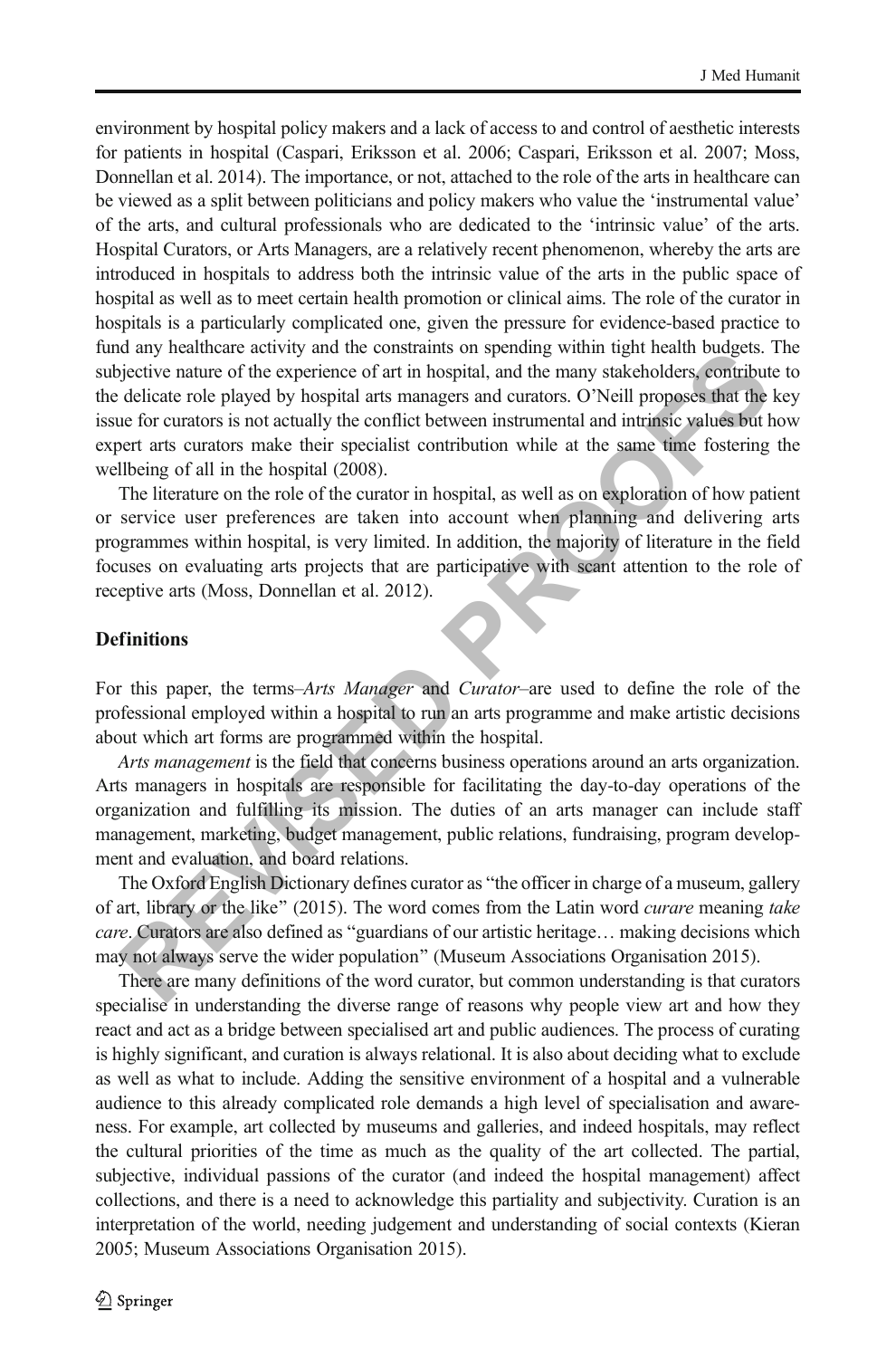The curator is a term that is commonly understood to focus on visual art in museums or galleries. However, for this paper the modern definition is used, understanding that curators now work with multiple art forms, for example, one who curates festivals or music programmes as well as visual art. Curated consumption is a modern term, developed due to the sheer quantity of arts available through technology. Curated consumption concerns itself with decisions people have to make around buying art or listening to music. In a world where everyone can livestream musical events, view art from around the world and interact with film and dance, it is possible that we need this emerging class of finders and choosers more now than ever. The modern curator has moved from providing arts (as we can now access any arts we want ourselves) to being a professional who selects which art to bring to the public attention (Dumenco 2011).

ware unserves) to every a determined that the system and the system and the system and most are the system and most are star information (Dumenco 2011). The terms, *Arts Manager* and *Curator*, are used interchangeably wit The terms, Arts Manager and Curator, are used interchangeably within healthcare organisations, and most arts professionals responsible for programming and selecting arts are called arts managers, arts directors or arts coordinators. Thus the terms Arts Manager and Curator are used interchangeably within this paper to describe the *arts expert employed in the hospital*. The research focuses not on purely visual art curation but rather curation of multi art form programmes. A discussion of the term used to describe the work of this professional is discussed in more detail in the results section. For this paper, *participative arts* are defined as arts activities that involve active participation on the part of patients or service users, for example singing in a choir, painting or dancing. *Receptive arts* refer to those activities where the patient is not involved in active participation, for example, listening to music, reading and looking at art. Finally, for this paper, the term *patient* is used to describe the person (the patient, service user or client) who uses hospital services. Wherever *arts* is used in this paper it refers to all art forms as listed by The Arts Council (2006).

#### Background to the role of the modern curator in hospital

Many art forms play a role in hospital–music, film, literature and visual art being the most common–with dance and theatre increasingly finding a form within hospital life (O'Connell, Cassidy et al. 2013; Moss, Donnellan et al. 2014). Arts managers must curate a wide range of art forms, for a wide range of people, of all ages, varied clinical issues, length of stay and pain levels. The role of the curator in hospital is, then, a complex craft. Evidence is growing on the impact of the arts on mood and in enhancing healthcare environments, along with the growth of health humanities scholars in this field (Crawford et al. 2015).

The work of curators and arts programmers in hospital is not a professional, recognised role (Aston 2009). Aston presents a comprehensive report on the role of the Hospital Arts Manager whose job, like the curator, is to manage the arts provision within the hospital, deciding which arts are presented and how and when patients and staff may access and interact with the arts. Aston also identifies the skills of the arts manager or curator to include (1) inspiring the institution and its members, (2) using the arts as a forum for reflection and inspiration, (3) negotiating to achieve a good result when there are a number of competing agendas, (4) being skilled in the practical aspects of project management, (5) advocating for arts in healthcare, (6) bringing people together and (7) flexibility and imagination. Hospitals can be particularly difficult settings in which to initiate arts projects, and time is needed to build the broad coalition of support for such projects to succeed and flourish. The curator, in hospital, is faced with two issues (1) in a hospital setting, without mediation, how will people interpret the arts? And (2) how does one manage the involuntary nature of viewing arts in hospital?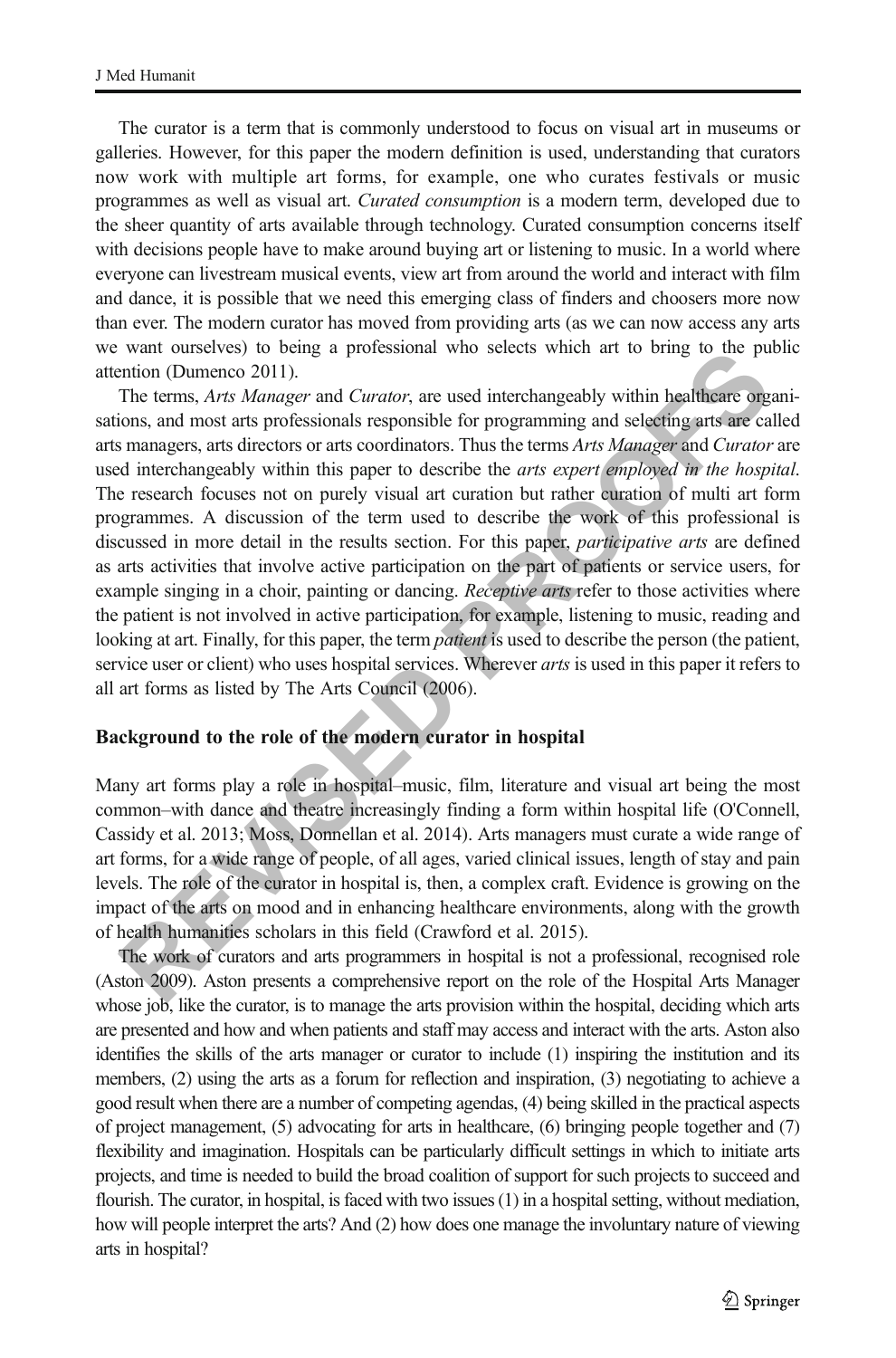### Aims of the research

This research project set out to explore the role of the curator in the modern hospital through an international qualitative study of ten professionals working as arts managers/curators in Englishspeaking hospitals. The focus of the project was to explore the specialist nature of the role of the modern curator in hospital with emphasis on patient preferences, types of arts intervention (particularly the role of receptive and participative arts), the aesthetic environment and the curator's contribution to restoring aesthetic support in an arguably aesthetically deprived milieu.

This research aimed to address the gaps identified in the literature on curation and arts management in healthcare settings. It also links with previous research on the aesthetic deprivation encountered in hospitals (Moss, Donnellan et al. 2012; Moss and O'Neill 2014a; Moss and O'Neill 2014b). The specific aims of the research were to (1) expand knowledge within the health sector regarding the role of arts managers/curators in delivering high quality arts services to patients/service users; (2) contribute to improving practice in arts and health by highlighting the importance of consulting service users/patients regarding their arts preferences and by encouraging dialogue within the sector; (3) explore gaps identified in previous literature on curation and arts management specifically the particular issues associated with curating art in hospital contexts, the role of service users in designing arts services in hospitals and the role of receptive arts in hospital arts programmes; and (4) promote the importance of the specialised role of arts and arts managers in healthcare settings through high quality research.

## **Methods**

Integralment in the nearlinet estengy. It also units with previous research on the assume that the constrained extends in the constrained the product of the transformation in the constrained the product of expanding the pr Semi-structured interviews of between twenty – forty minutes were held with ten specialists in arts and health management/curation in hospitals across UK, Ireland, USA, Canada and Australia between  $1<sup>st</sup>$  August and  $10<sup>th</sup>$  October 2015. Telephone or skype calls were used and all interviews were recorded for data analysis purposes. Non-probability purposeful sampling was used. In other words, participants were selected from well-established hospital arts programmes, from national arts and health resource websites and from their reputation for experience in the field. A series of questions were designed to explore the area of enquiry. Key questions included: (1) How does the curator understand Arts and Health, what are their priorities, their passions and their beliefs about the core role of their job? What is the aim of the arts programme curated in the hospital? (2) How often, and in what way, are patient preferences in the arts taken into account by modern hospital curators? How are patients involved in decision making about the hospital arts programme? (3) What emphasis is given to participative and receptive arts by hospital curators? (4) Are arts programmes in hospital influenced by the curator's art form preferences primarily or those of patients? (5) What are the main barriers or issues associated with curation in hospital?

Inclusion criteria: (1) Arts manager or curator in a hospital setting for at least three years; (2) The hospital arts programme must include multi-art forms (at least three); (3) Living and working in English-speaking country; (4) Able and willing to undertake a 30 minute skype interview.

#### Data anaylsis

Data was analysed thematically, drawing on the qualitative, phenomenological approach of Van Manen (1990). Phenomenological qualitative methodologies aim to describe, interpret and understand the meanings of experiences at both a general and unique level. The overall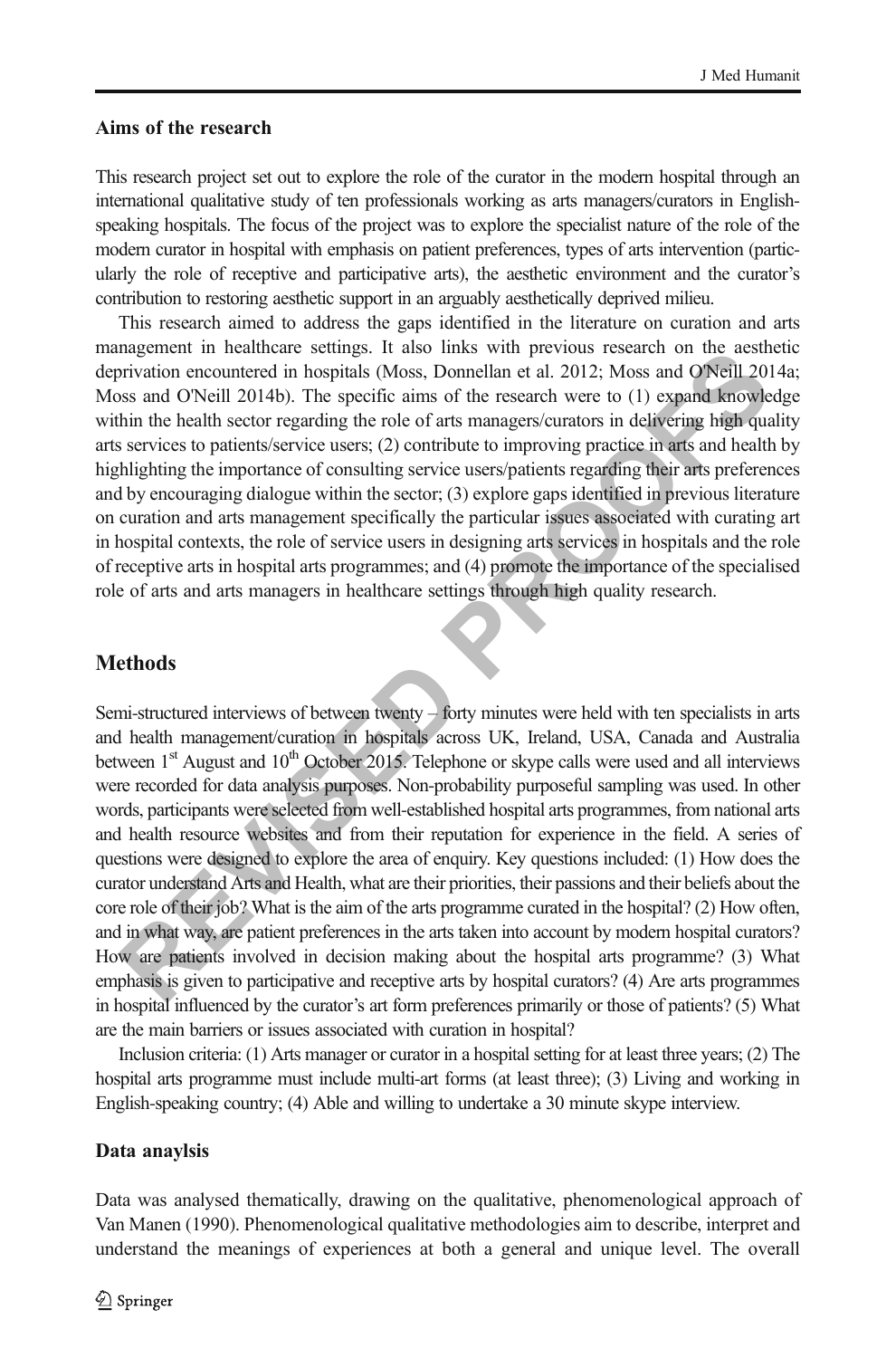research question centred on *What is the role of the modern curator in hospital?* The data analysis focussed on the depth of this particular experience, aiming to describe the qualities of experiences that were lived by current arts managers and curators in the field. Thematic analysis was undertaken, moving back and forth between data and reflective notes. Previous studies indicate suitability of this approach and have been tried in both arts and health studies and commonly in health services research (Lane 2005; O'Sullivan and Chard 2010). Phenomenology was seen as especially appropriate as these interviews sought to describe, understand and gain insight into the rich meaning of personal experiences from the arts managers interviewed.

The seeps in te wan wanden potecos are operational marking unitarial memesters of relevant meming; developing emerging themes; validation excretises and final<br>piption of the phenomenon. Activities within data malysis inclu The steps in the Van Manen process are: open coding; creating initial themes; grouping into units of relevant meaning; developing emerging themes; validation exercises and final description of the phenomenon. Activities within data analysis included reading and transcribing text from interviews; developing initial themes and clustering smaller themes into broader groups; eliminating minor themes; writing and re-writing the themes; returning to the participants to validate the data; and researcher journaling to reflect on themes and discussion with other researchers.

Validity and reliability were ensured by returning to the participants for validation of the data, as well as journal keeping and mentoring with a senior researcher.

## **Results**

#### Participants

Ten participants were interviewed for the research, eight women and two men. Three participants were from UK, two from Republic of Ireland, two from USA, one from Canada and two from Australia. Following interviews and data analysis, five themes were identified (see Table 1).

Theme 1: Patient involvement and influence on the arts programme in hospital

Patients influence the hospital arts programme primarily through feedback at the point of contact. It was common across all ten hospitals that patient involvement in programme delivery happens most when individual artists visit patients at the bedside, at which time the artist tailors the arts intervention to the individual preferences of the patient. For example, in one service a team of artists are employed with varying art form skills. Multiple offerings of arts are made, but the patient drives the direction of the arts session.

Whilst involvement with patients is often informal and within art sessions–through feedback or through expressing preferences within individual art making sessions– relatively little involvement or attention was noted towards ensuring patient representation in selection processes, arts committees or design committees. Only two interviewees named formal feedback mechanisms or representation of patients at planning and development level of the arts programme. One site noted that no patient consultation was sought for the art programme development at management level, and the arts programme was developed through trial and error on the part of artists and arts managers. Patient evaluation and feedback were in evidence in all programmes and widely used. It was noted that patient involvement tended to be after the arts event or activity by way of feedback rather than in planning.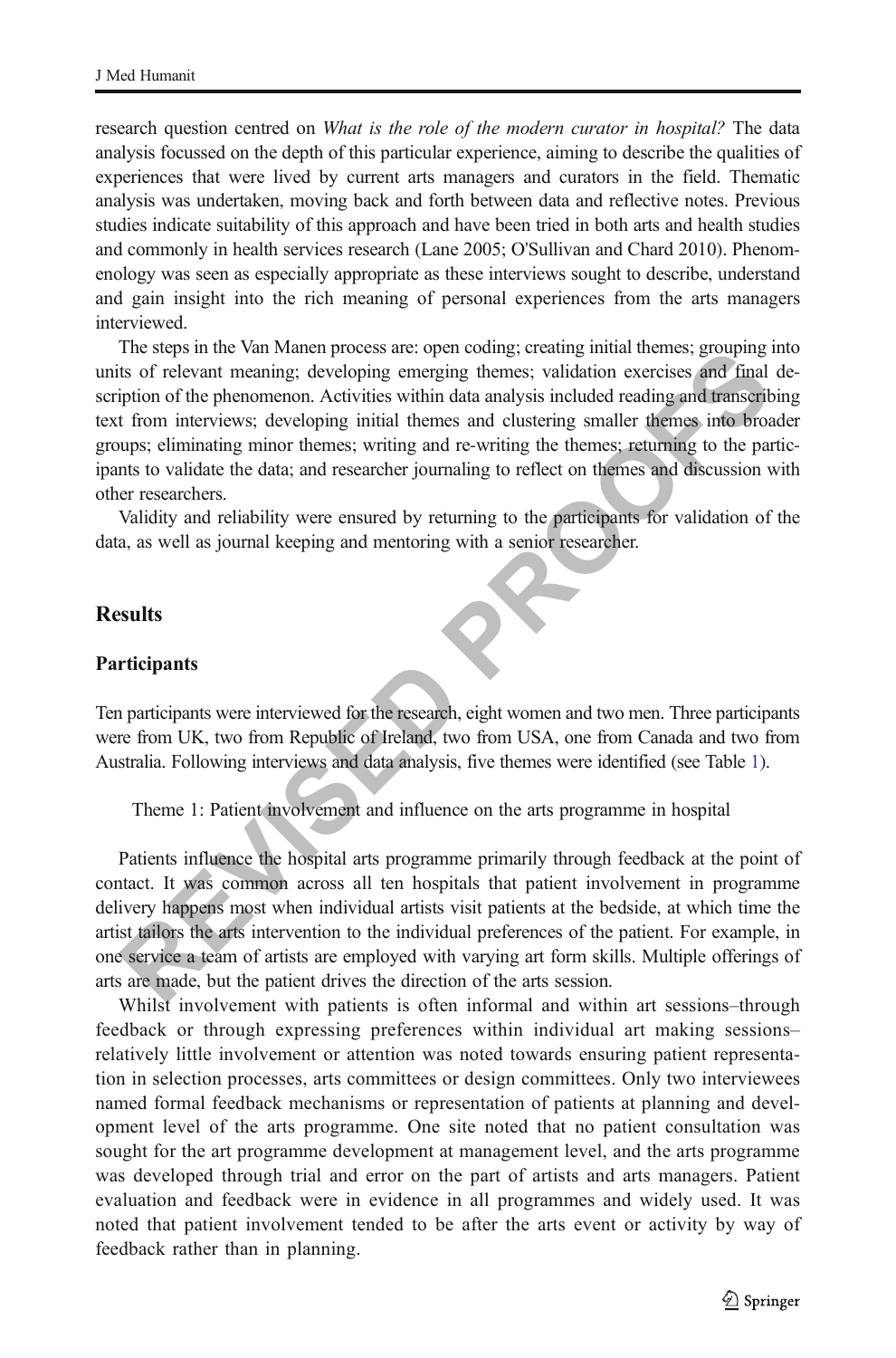| Theme 1: Patient<br>involvement and<br>influence on the arts<br>programme in<br>hospital                                                                                                                                                                                                                                  | Theme 2:<br>Understanding the<br>role of the curator in<br>hospital                                                                                                                                                                                                                                                                                                                                                                                                                               | Theme 3: Influences<br>on arts programming<br>in hospitals                                                                                                                                                                                             | Theme 4: Types<br>of arts<br>programmes in<br>hospital                                                                                                                                                                                   | Theme 5: Limitations to<br>effective curation in<br>hospital                                                                                                                                                                                                                                                                                                                                                                                                               |
|---------------------------------------------------------------------------------------------------------------------------------------------------------------------------------------------------------------------------------------------------------------------------------------------------------------------------|---------------------------------------------------------------------------------------------------------------------------------------------------------------------------------------------------------------------------------------------------------------------------------------------------------------------------------------------------------------------------------------------------------------------------------------------------------------------------------------------------|--------------------------------------------------------------------------------------------------------------------------------------------------------------------------------------------------------------------------------------------------------|------------------------------------------------------------------------------------------------------------------------------------------------------------------------------------------------------------------------------------------|----------------------------------------------------------------------------------------------------------------------------------------------------------------------------------------------------------------------------------------------------------------------------------------------------------------------------------------------------------------------------------------------------------------------------------------------------------------------------|
| • Informal feedback<br>and input from<br>patients<br>• Strong emphasis<br>on evaluation<br>• Patient driven<br>programme<br>• Flexible arts<br>programmes is<br>important to<br>respond to<br>individual patient<br>needs<br>• Scarce formal<br>involvement of<br>patients in<br>programme<br>planning and<br>development | • Arts manager or<br>curator? The<br>hospital arts<br>expert<br>• Undefined role;<br>localised<br>understanding of<br>role<br>• Combining<br>management and<br>curatorial<br>functions in one<br>role<br>• Shared core values<br>amongst arts<br>managers in<br>hospital<br>• Background in arts<br>or arts<br>management<br>• Curator not a term<br>people routinely<br>use or understand<br>• Responsible for<br>both curatorial<br>issues/artistic di-<br>rection and gen-<br>eral management. | • Staff as gatekeepers<br>of programme and<br>patient advocates<br>• Artists and staff as<br>key decision<br>makers<br>• Flexibility of artists<br>is important so that<br>patient can<br>influence<br>programme at<br>bedside<br>• Patient evaluation | • Participative<br>arts<br>• Receptive arts<br>· Environmental<br>arts<br>• Arts have a<br>predominantly<br>instrumental<br>role in<br>hospital<br>• Important to<br>link arts<br>programming<br>to health<br>policies and<br>priorities | • Finance<br>• Bureaucracy<br>• Ethical issues<br>surround short term<br>funding of arts<br>programmes<br>• Clinical staff lack of<br>awareness of scope<br>of arts programme<br>and potential benefits<br>for patients<br>• Lack of adequate<br>staffing and<br>resources<br>• Isolated nature of the<br>arts manager/curator<br>• Physical space<br>available for curation<br>• Perception of arts by<br>clinical staff and<br>competing demands<br>for time and funding |
|                                                                                                                                                                                                                                                                                                                           |                                                                                                                                                                                                                                                                                                                                                                                                                                                                                                   |                                                                                                                                                                                                                                                        |                                                                                                                                                                                                                                          |                                                                                                                                                                                                                                                                                                                                                                                                                                                                            |
| Very little evidence existed across the hospital arts programmes of formal involvement of                                                                                                                                                                                                                                 |                                                                                                                                                                                                                                                                                                                                                                                                                                                                                                   |                                                                                                                                                                                                                                                        |                                                                                                                                                                                                                                          |                                                                                                                                                                                                                                                                                                                                                                                                                                                                            |
| patients in decision making about which arts progammes are planned and funded. Decisions                                                                                                                                                                                                                                  |                                                                                                                                                                                                                                                                                                                                                                                                                                                                                                   |                                                                                                                                                                                                                                                        |                                                                                                                                                                                                                                          |                                                                                                                                                                                                                                                                                                                                                                                                                                                                            |
| were made by artists, mainly in consultation with staff. Notable exceptions include one curator                                                                                                                                                                                                                           |                                                                                                                                                                                                                                                                                                                                                                                                                                                                                                   |                                                                                                                                                                                                                                                        |                                                                                                                                                                                                                                          |                                                                                                                                                                                                                                                                                                                                                                                                                                                                            |
| who approached the 'Children's Board' of her hospital to consult them on proposed plans for                                                                                                                                                                                                                               |                                                                                                                                                                                                                                                                                                                                                                                                                                                                                                   |                                                                                                                                                                                                                                                        |                                                                                                                                                                                                                                          |                                                                                                                                                                                                                                                                                                                                                                                                                                                                            |
| environmental art for the paediatric wards in the hospital. This curator also involves patients in                                                                                                                                                                                                                        |                                                                                                                                                                                                                                                                                                                                                                                                                                                                                                   |                                                                                                                                                                                                                                                        |                                                                                                                                                                                                                                          |                                                                                                                                                                                                                                                                                                                                                                                                                                                                            |
| the strategic development of the hospital arts programme. In this hospital, there were three                                                                                                                                                                                                                              |                                                                                                                                                                                                                                                                                                                                                                                                                                                                                                   |                                                                                                                                                                                                                                                        |                                                                                                                                                                                                                                          |                                                                                                                                                                                                                                                                                                                                                                                                                                                                            |
| notiontlay blis coverages on the sight strong arts committee which conveyed the orte strategy                                                                                                                                                                                                                             |                                                                                                                                                                                                                                                                                                                                                                                                                                                                                                   |                                                                                                                                                                                                                                                        |                                                                                                                                                                                                                                          |                                                                                                                                                                                                                                                                                                                                                                                                                                                                            |

<span id="page-5-0"></span>Table 1 Results of interviews - five themes

Very little evidence existed across the hospital arts programmes of formal involvement of patients in decision making about which arts progammes are planned and funded. Decisions were made by artists, mainly in consultation with staff. Notable exceptions include one curator who approached the 'Children's Board' of her hospital to consult them on proposed plans for environmental art for the paediatric wards in the hospital. This curator also involves patients in the strategic development of the hospital arts programme. In this hospital, there were three patient/public governors on the eight-strong arts committee which approves the arts strategy and scrutinise the progress of the curator. In addition, the curator engages in focus groups on art and the environment for members of the funding foundation and guarantees to have patient representation on selection and commissioning panels for any commission worth over €5000.Another curator cited patient involvement in the form of engaging with a local arts organisation whose director was a former hospital patient as well as engaging with artists who have been patients. However, in other hospitals evidence was limited as to how actively such representation is sought by arts managers or whether informal chance representation happens if a former patient becomes involved in the arts programme. Nonetheless, every curator interviewed engages in extensive evaluation of services which feeds back into future arts programme.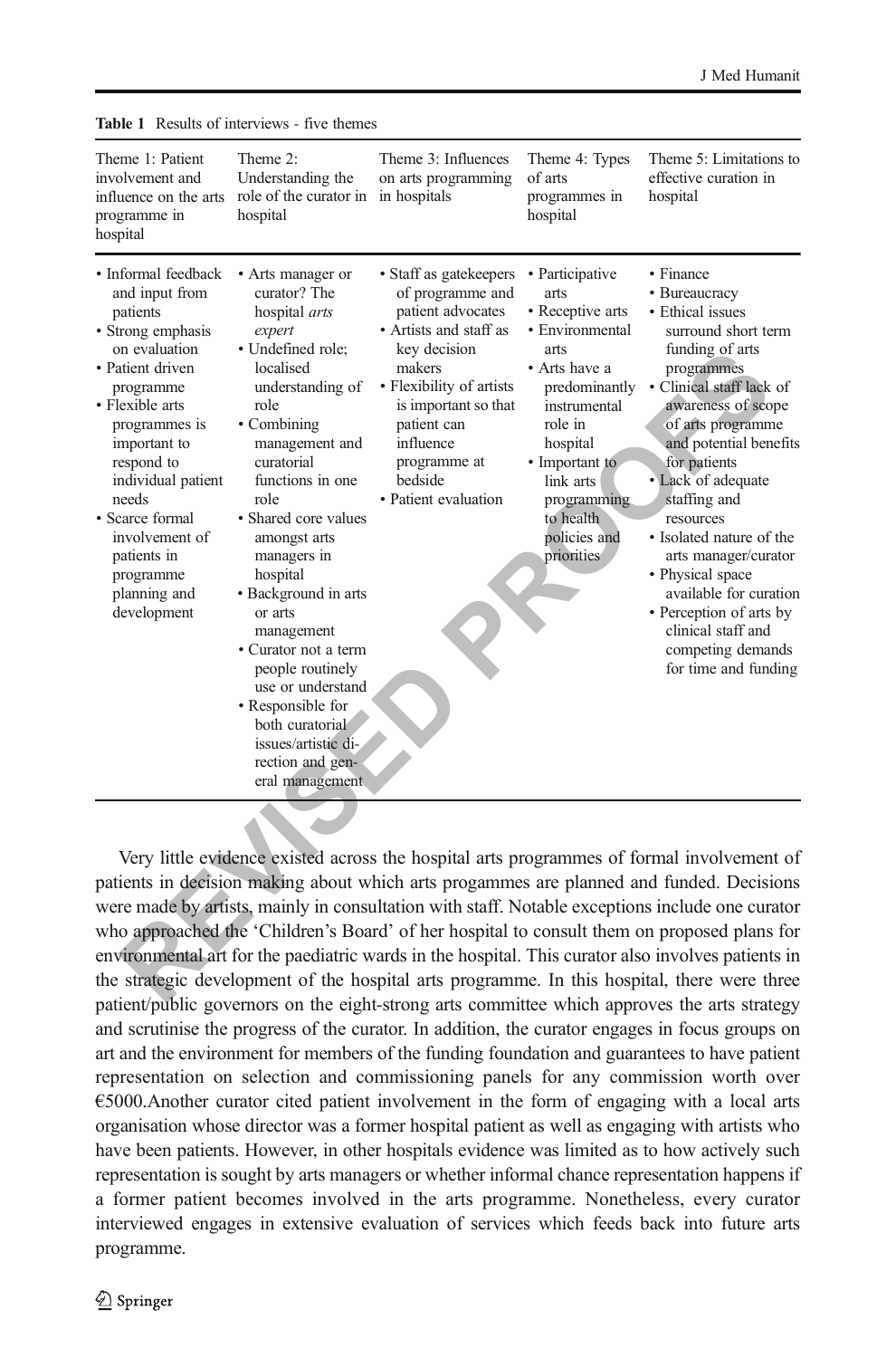Participants cited the following examples of ways in which patients' opinions might feed into hospital art programmes: (1) A support committee made up of staff, artists and representatives of hospital patients who feed ideas into the arts programme; (2) Patient groups as a reference group for arts manager to consult about programme ideas; (3) Informal feedback from users of the hospital arts programme; (4) Expressed preferences of patients using the hospital arts programme; (5) Research and evaluation of the programme; (6) Conversations with individual patients referred to the programme.

Theme 2: Understanding the role of the curator in hospital

A wide variety of terms were used to identify the ants expert in hospital: Arts Manager, -<br>ordinator, Director of Arts and Curator. Five participants identified themselves as an<br>margaer and one specifically as a cautor. Ho A wide variety of terms were used to identify the arts expert in hospital: Arts Manager, Arts Co-ordinator, Director of Arts and Curator. Five participants identified themselves as an arts manager and one specifically as a curator. However, four described their role as both, juggling the management activities inherent in any programme director's role with the artistic direction and decision-making inherent in curation. Many said the role of arts manager is to manage the arts rather than create work; however, nearly all were involved in the artistic direction of the programme. All but one of the participants had a professional artistic background and only one had a purely business background with an amateur love of arts. One said she didn't use the word 'curator' as she felt busy hospital staff wouldn't understand the term, and it added a pretentiousness to the role. Within the research group, misunderstandings and varied meanings were attached to the term 'curator' indicating confusion about the nature of the role. Many associated the term with purely visual art.

'I can't pretend to know what sort of art people need. But if they tell me what they want I can find it as I'm strongly inserted into the arts community. My practice as a curator does look at quite challenging art ... but it's difficult to imagine how to include some artists' work in healthcare. I get a sense from staff of what they want to achieve, but staff aren't (always) good at identifying quality art. So I never ask which artist or what image they want, rather what they want to communicate. My expertise is to identify the right art to meet the need/brief.'

Nine of the ten professionals had a professional arts background prior to taking the role of arts manager or curator in hospital. One had no arts background at all. Four participants said they were definitely not a curator but instead an arts manager.

The term, curator, was met with confusion, even amongst hospital arts managers. One participant saw curation as purely visual arts based. One of the interviewees has a background as a nurse and an artist so was very comfortable in both healthcare and arts worlds, while another had an art history background and fifteen years' experience of curating in museums.

Three participants felt that their role was both curator and arts manager. The role requires active knowledge of arts practice, for example debriefing artists, shortlisting artists, curational work, mentoring clinical staff about what art will work in the environment and acting as an editor or curator of the art in hospital. However, these participants also carried out generic management duties such as overseeing finance, governance, human resource activities and general staff management. Overall, participants might not identify themselves as curators, but they did identify themselves as having a specialised role.

Titles aside, all participants expressed similar aims and core reasons for their role and their values which drive their service. One participant summed up a common aim: 'My role is to be a conduit, a facilitator of less rigid arts practice with the rigid health service… to be a filter for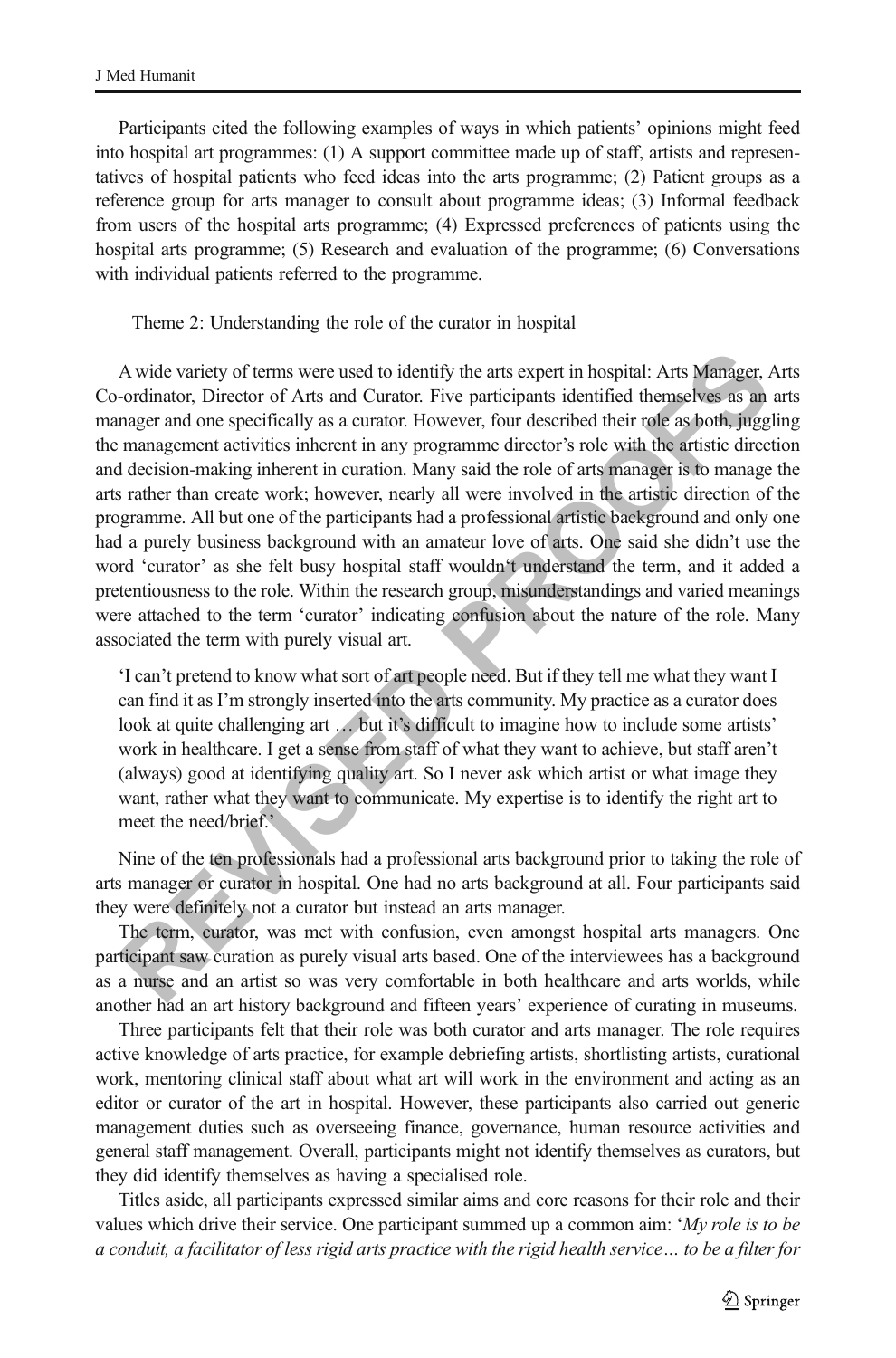some of the bureaucracy… to ensure best quality and service to meet users' needs… for art to support people in hospital.'

One participant summed up an acute hospital arts programme as creating space for aesthetic reverie. Another participant described her programme as having two strands, a 'Welcome' strand and an 'Engage' strand, which incorporate both environmental art and participatory arts into the hospital. Another aimed to *embed arts in clinical services, to offer* enhanced therapy through clinical staff. Another aimed to enhance the aesthetic environment, engage staff and patients and support them in transitions within the hospital. A useful model was one UK hospital arts manager who identified four aims of the arts programme, namely to distract, amuse, enlighten and engage patients. The idea of positive health through arts engagement was important for many participants: *Positive health is more than freedom from* disease or illness… it is awareness and involvement in the joy of living. In addition, many cited policy documents on arts and health, notably the UK Department of Health report 2007 and The Arts Council England Report 2007 state that arts are integral to health, healthcare provision and healthcare design (The Arts Council England 2007).

Theme 3: Influences on arts programming in hospital

ata, anase, emignent and engage pataeins. In the deal of positive headin in the parameter, and see the single parameter was important for many participants: *Positive health is more than freedom fraces or illness... it is* Many stakeholders influence the development of an arts programme in hospital. In five cases, a legacy of a visual arts collection influenced the nature of the current role. The personality and artistic experience of the curator employed was acknowledged as having a large bearing on the programme; however, most were adamant that their own artistic practice had nothing to do with their hospital role. All but one claimed that they try to set aside their own arts preferences when engaging in hospital arts programming. One participant acknowledged that a lack of experience of one art form made it difficult for her to imagine that art form working in a hospital context and that she tends to programme arts which are familiar. Others indicated that they had seen evidence of benefit for art forms with which they were unfamiliar and thus had developed the programme to respond to this.

Clinical staff were perceived by arts managers as a strong influence on the arts programme, possibly more so than patients. Staff act as gatekeepers of the arts, having strong input about what art is allowed and/or requesting art programmes for their patients, as well as being advocates for patients. Arts managers often see staff as representing the needs of patients in their care, and clinical staff were seen as the group having the strongest influence on the nature and development of the arts programme. This had both positive and negative influence, both restricting artistic intervention and making the arts possible.

One curator noted that staff would not always select quality art so the curator has to look after this aspect for them. Another contributor noted that in the really successful programmes, the staff and artists work together to bring a programme to patients. For example, in one hospital expressions of interest were sent to staff to become involved in offering an arts programme to patients. The staff in the falls prevention programme came forward and suggested an interest in dance for their patients and a successful programme developed.

The priorities of the hospital's executive management team, along with local and national health policy, also shape the arts programme. For example, in one hospital the executive management team wanted arts to be part of the new health environment and so funded the arts programme significantly. Policies that focus on building local community involvement in a hospital can, for example, influence collection management and donations policies. For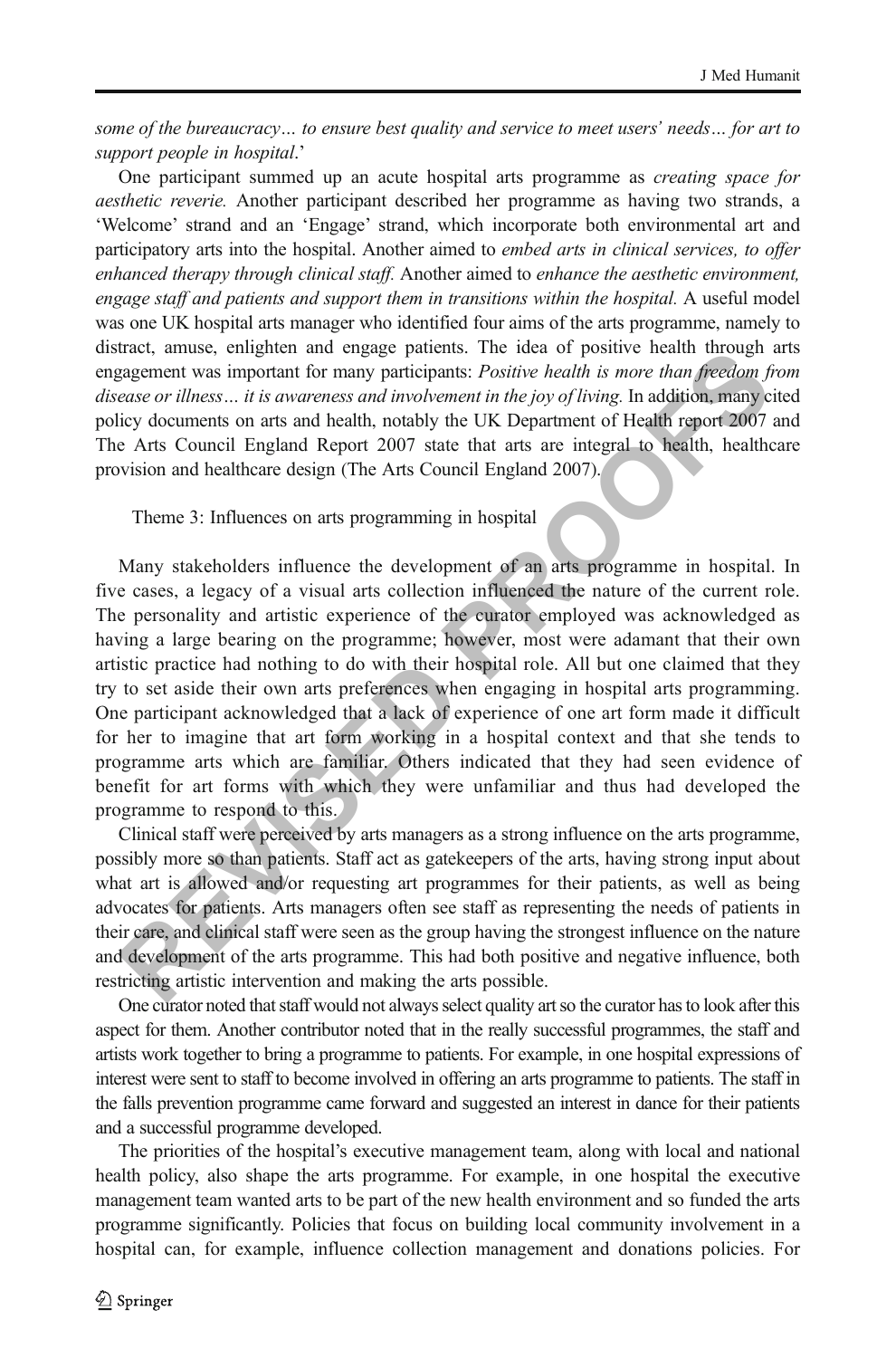example, in one Australian hospital, a policy of reconciliation means that artworks by selected indigenous artists must be displayed in public areas to reflect this hospital priority.

Current priorities in the health service have an enormous influence on the arts programmes researched. For example, in Australia one participant stated that improving the patient journey and building trust in the health service are the current priorities, and so arts are supported as they are part of the desire to care for the whole person. In other cultures where the current climate is cuts and efficiencies, it is difficult to secure resources for arts programmes.

Seven of the participants cited short stays and acutely ill patients as the main reason for consulting staff and artists more actively than patients. Participants all commented that clinical staff often control access to patients which can be both positive and negative influence.

Theme 4: Types of arts programmes in hospital

Arts programmes in hospitals are diverse, including adult education, medical humanities, participative arts, therapeutic programmes and environmental work. All curators consulted engaged in a mixture of participative and receptive art, but there were wide variations in approaches to what constitutes arts and health programming.

If other control access to patents wincit can be both positive and negative immediate.<br>
Theme 4: Types of arts programmes in hospital<br>
Arts programmes in hospitals<br>
Arts programmes in hospitals<br>
Arts programmes in hospital The type of art forms and models of arts and health practice used in hospitals were influenced by the priorities of those who established the programme as well as the interests and understanding of the arts manager. For example, UK and Irish hospitals had no arts therapies as part of the arts and health programme, whilst Australian and Canadian hospitals tended to have arts therapists working alongside arts and health practitioners. Four of the ten programmes featured arts therapies and arts and health programmes under the umbrella of their service. Arts therapies were identified as clinical, another level or sphere of arts practice in hospitals and outside the remit of some arts and health programmes.

All programmes featured an environmental art programme (i.e. artwork on the walls and installations), and eight featured some participative arts. There was more focus on participative arts than receptive. Interestingly, although all programmers identified viewing visual art on hospital walls as part of their programme, three managers said that listening to music and access to reading material were outside the remit of the arts programme. Only one of the ten hospital arts managers had a music listening service with a CD library, CD players for patients and MP3s with relevant playlists for patients. Eight had some form of live music performance programme available for patients.

Three hospitals employed collection managers, thus focussing on the receptive nature of visual art and environmental art programmes. One hospital noted their programme was 50/50 balance between visual gallery style art and participative arts. An American hospital had a nearly 100% participative programme with an ultimate goal to encourage patients or carers to engage in the creative process to reduce stress and aid relaxation. Reading was not seen as part of the programme by any of the participants; however creative writing programmes were part of many hospital programmes. Similarly live music was part of many programmes but holding a CD collection for patients was not. There was a sense that 'anyone could manage a music or reading library,' but the arts manager focussed on more specialised arts programming and management.

It was also acknowledged that many people in acute hospital were too ill to engage in participatory arts. One participant also identified that participative arts are cost intensive–a purchase of one artwork can benefit generations of patients, but the same funding for a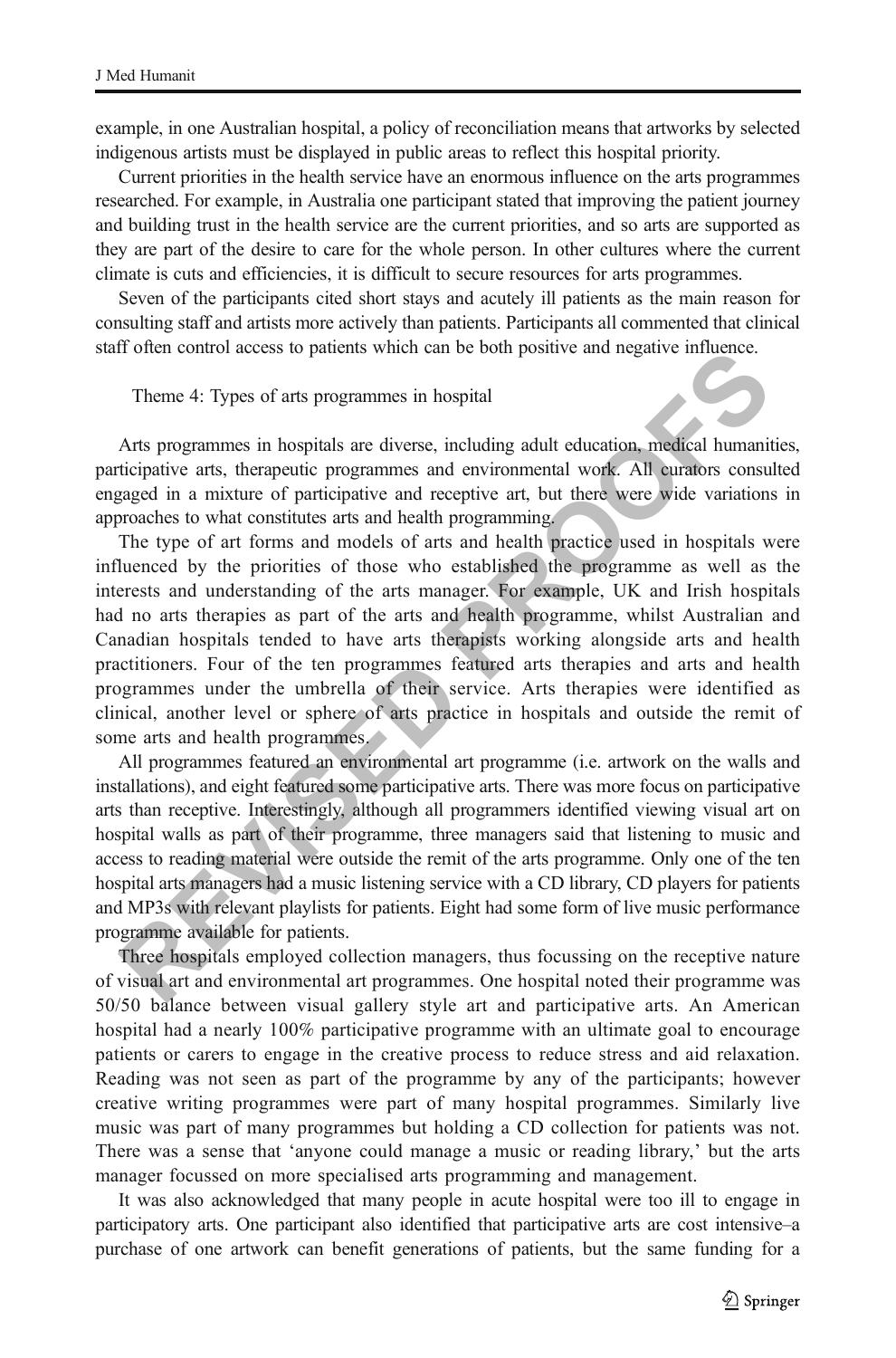participatory project will reach very few patients, albeit in an intense manner. It was also noted that arts programmes were voluntary, and this is an important aspect of arts in hospital. Patients can say no to arts whereas everything else that happens in hospital is outside of their control and often done to them.

The arts were felt to have a predominantly instrumental, functional role in healthcare settings. All art programmes, for example, focussed on improving the aesthetic environment through visual art which aims to reduce the anxiety for patients attending the hospital. Music programmes were often described as acting as a social activity, which could aid relationships between patient and staff. Non-medical conversations between patients and staff could take place and music reduced isolation and helped patients to make meaningful connections. As an arts manager, it was felt important to tap into the latest health service priorities or rationale and justify the arts in hospitals using the current criteria. For many of the participants, the primary purpose of the hospital arts policy is to service therapeutic goals for the patient.

There was agreement, nonetheless, among all participants as to their priorities as a curator or arts manager with similar missions and values across services:

'The arts programme aims to be as effective and helpful as possible in health outcomes for participants....(to assist) the treatment and management of their condition – that's the purpose of it. That's my objective and (I) work with clinical practitioners and artists to achieve that.'

E and interaction satisfact is a many matterial particle and matter and many manager, it was felt important to tap into the latest health service priorities or prationals in smanager, it was felt important to tap into the 'Imagine a gallery with 6 floors and 12 public exhibition spaces; a gallery that showcases installations; musicians and theatrical performances; employs more than 7500 staff and welcome over 1.5 million people through its door each year… you're probably not picturing your local hospital but (our) arts programme has been taking visual art, dance, drama, poetry and music into corridors, waiting rooms and wards.' 'The primary aim of the programme is distraction, soothing, relaxation, supporting emotional expressions, passing time and sometimes deep transformative experiences.'

Finally, it was noted that all ten hospitals had active visual art programmes, and eight had live music available to patients. These were the predominant art forms used in the ten hospitals. Other art forms tended to be engaged as special projects rather than ongoing programmes.

Theme 5: Limitations to effective curation in hospital

Money was cited as a major limitation. Project funding limits outcomes, and lack of sustained funding was raised by many participants as an ethically questionable way to deliver a service. Discontinuing a service which is of benefit to patients is inappropriate, and there is an inordinate pressure on arts managers to prove the value of arts programmes in a way that is uncommon for other healthcare practitioners. Issues such as infection control, health and safety, and ethics were cited as reasonable and important limitations of the arts programme. Understanding and skills in this area were cited as important for any arts manager or artist working in healthcare environments. At least half the participants noted that making staff aware of the arts programme was difficult, and some staff were still unaware of the hospital arts service despite many years in the organisation.

Lack of staffing and limited resources in staffing and funding reduced how much could be offered to patients. Many managers rely on the good will and volunteerism of some artists, and many worked alone trying to manage a diverse programme single handed. This limits how much they can commission and offer. The isolated role of arts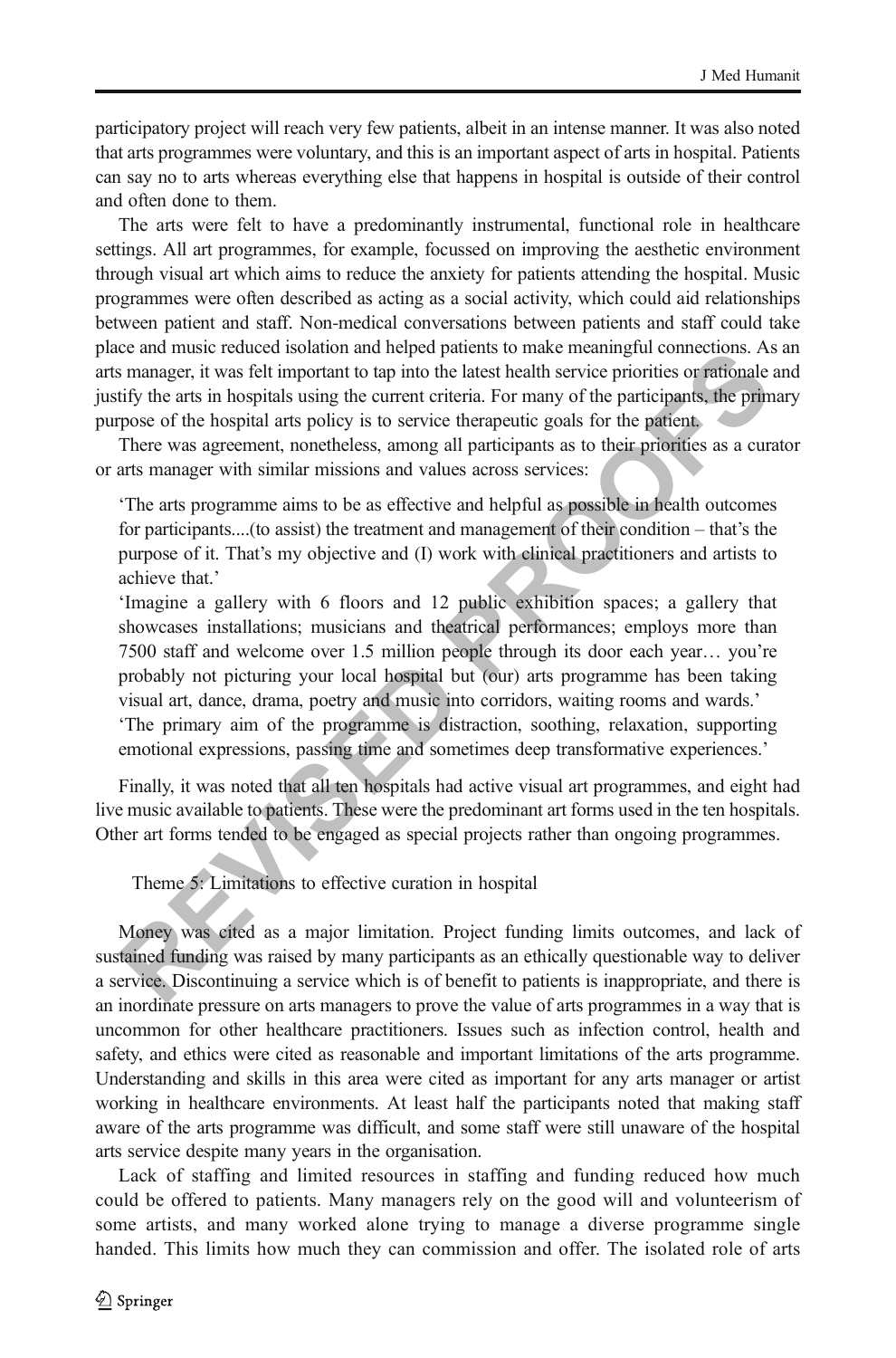manager and the need to be energetic and enthusiastic continually in order to persuade people to fund projects was noted.

Navigating the bureaucracy of hospital was a primary issue for arts managers in every country. For example, organisational issues such as installing art work onto the walls and levels of approval needed in management are important factors. Staff relationships are key to successful curatorship; support is needed to implement any arts project in a hospital. A perception issue was also raised as a problem for arts. For example, if hospital management are reducing costs and services then it is difficult for clinical staff to understand how the hospital can afford a new artwork.

The physical space allocated to some arts programmes was limited. The physical space available determines how a curator can work. For example, some hospitals have art studios on site whereas others work at the bedside. There is no common expectation of what space an arts programme will need in a hospital.

## Discussion

**The physical space anothetic of one and space model in the physical space and the state increase anothetic and the state increase of the arts manger (and the subscribe whereas others were at the bedside. There is no commo** This research has explored, in depth, the role of the arts manager/curator in hospitals. The role of the arts manager is not a clearly defined role. Curators in healthcare contexts arguably have a delicate role in balancing support for the intrinsic value of the arts with meeting both patients' preferences and health service aims for improved well-being through the arts. Clearly articulated aims are paramount in this emerging field. "Curatorial knowledge does not exist in a vacuum; it is a social construct" (Anderson and Karczmar 1990, 198). Debates about the term curator and arts manager are common across the field. However, the role of the curator or arts manager in hospitals emerged as that of an *arts specialist* or *arts expert in hospital*. Curators must guide inexperienced staff and patients to realise the potential of the arts as well as brokering relationships between artists and clinical staff. One participant summed up her approach as follows: 'I seek advice from staff, consumers, service users, carers, managers and architects about what art they want. I do this not by asking which art they like, but by asking 'What message do you want to communicate through the art we install here'. Then the arts manager's job is to identify the artwork to meet that brief. This moves away from asking staff to identify art, which can become tricky if conservative ideas or lack of experience lead to poor quality art choices. Instead, the stakeholders are asked to identify what the work or activity aims to communicate within the environment (for example warmth, welcome, comfort). These higher level objectives, partnered with lower level limitations (for example health and safety, infection control) lead to certain art being chosen by the curator, in consultation with stakeholders.'

The role of a hospital curator is an inversion of so many standard tropes associated with arts management that it is has been worthy of detailed exploration. For example, in a gallery a visitor will view a video artwork for one minute twenty seconds on average (McFarlane 2015). However, in a hospital, a video artwork is designed to be viewed for forty minutes in a waiting room! Hospitals are a time rich environment, so artwork needs to reveal itself gradually in waiting rooms. In hospitals, the primary reason for being there is not to view art, you are often too sick to look at art Curators must take note that many patients do not have the physical or psychological resources to participate in the arts and may only be able to receive accessible art. In hospitals a curator must also accept community work and donations that are perhaps less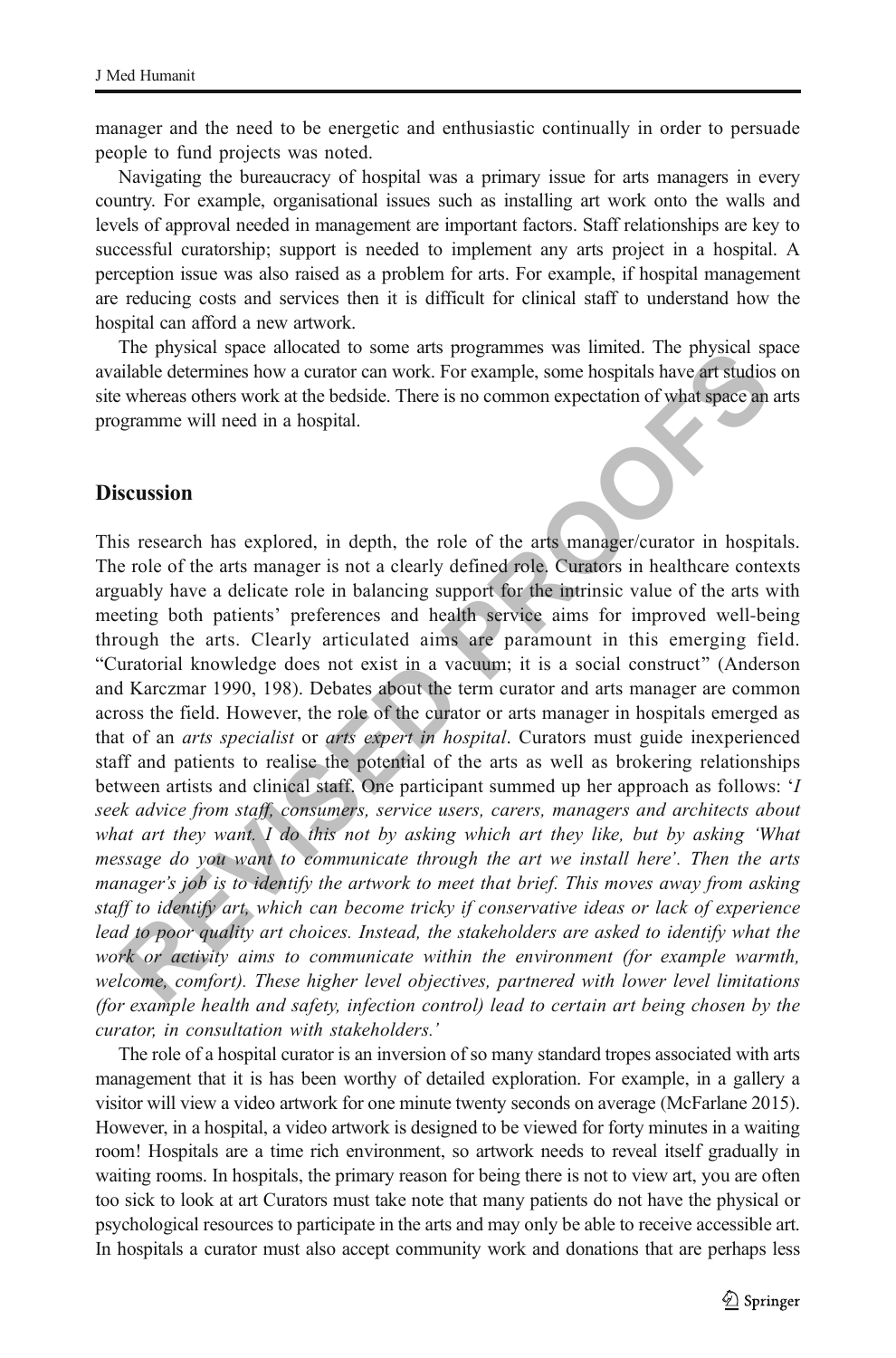important artistically. A curator is normally a representative for the artist; however, in hospitals the curator represents the voice of the audience (i.e. the patient).

A key recommendation arising from this research is that arts managers and curators seek to involve patient representatives more formally in programme planning and design. Informal feedback and detailed evaluation was apparent in all programmes, but more involvement of patients regarding arts preferences is important. This may also help to begin to break down elite notions about arts and artists, as well as challenging the notion that staff can plan for their patients without their involvement.

Guidelines for clinical staff regarding arts programmes as well as training and experiential arts opportunities for them are important if they are to continue acting as gatekeepers to patients' arts opportunities. One hospital has introduced lunchtime creative workshops for staff, offering short, forty minute experiential art or music making sessions to engage staff in creative activity. It is also interesting to note the value of creative practices for staff and family carers as well as patients. Crawford et al. propose that creative practice in healthcare services provides 'mutual recovery' and may assist the whole hospital community to develop a healthy environment for all (2013).

It became apparent during the research that the flexibility of artists is paramount when providing patient driven programmes. Appropriate training and development for artists is important to equip them with the skills required in this specialised environment. Arts managers in hospital can be advocates for high quality arts practice and patient needs across both the arts, and health, sectors.

Arts participation was seen as important by all arts managers; however, a focus on receptive arts other than visual art is recommended as an addition to hospital arts programmes. The modern curator may need to involve themselves in how they curate live streamed performance arts within hospital and make these available to patients as well as offering a curatorial expertise regarding which arts might be beneficially accessed through technology.

sopponimes of mean emportant in they are to cominne earlige actesseperations and considerate that in the system of the traction properties. One hospital has introduced lunchtime creative workshops ff, offering short, forty It was difficult, from the data, to conclude the extent to which curators in hospitals influence the programme and prefer their own art forms; however, there was evidence that most arts managers seek to include art forms other than their own preferences and all programmes are multi art form. Developing relationships with clinical staff is a key task of the hospital arts director and needs to be given time and attention. This research arose from concerns that arts managers and staff interests drive a hospital arts programme more than patients' preferences. Making arts available for patients who wish to wear headphones and create *aesthetic asylum* for themselves, for example, is arguably as important as participative arts activity (DeNora 2013).

Social, political and economic contexts affect how the arts are received and perceived as well as decisions regarding selection and commissioning of arts. Rather than art always being the work of a genius, the creation of art can be greatly affected by the social positioning of gatekeepers (Kieran 2005). In healthcare settings, the dominant focus of the institution is not engagement in arts and, therefore high levels of concern about risk, infection control and health and safety can affect what art is possible in this setting (Alexander 2003). The prevailing fashions of the time affect the role of arts in the hospital context as much as in art galleries or museums (Plagens 2013). The priorities of the modern healthcare setting include cost effectiveness, efficiency and elimination of risk. Health and safety concerns often outweigh aesthetic concerns. In all contexts, from art in galleries to public spaces to healthcare settings, there are conventions that can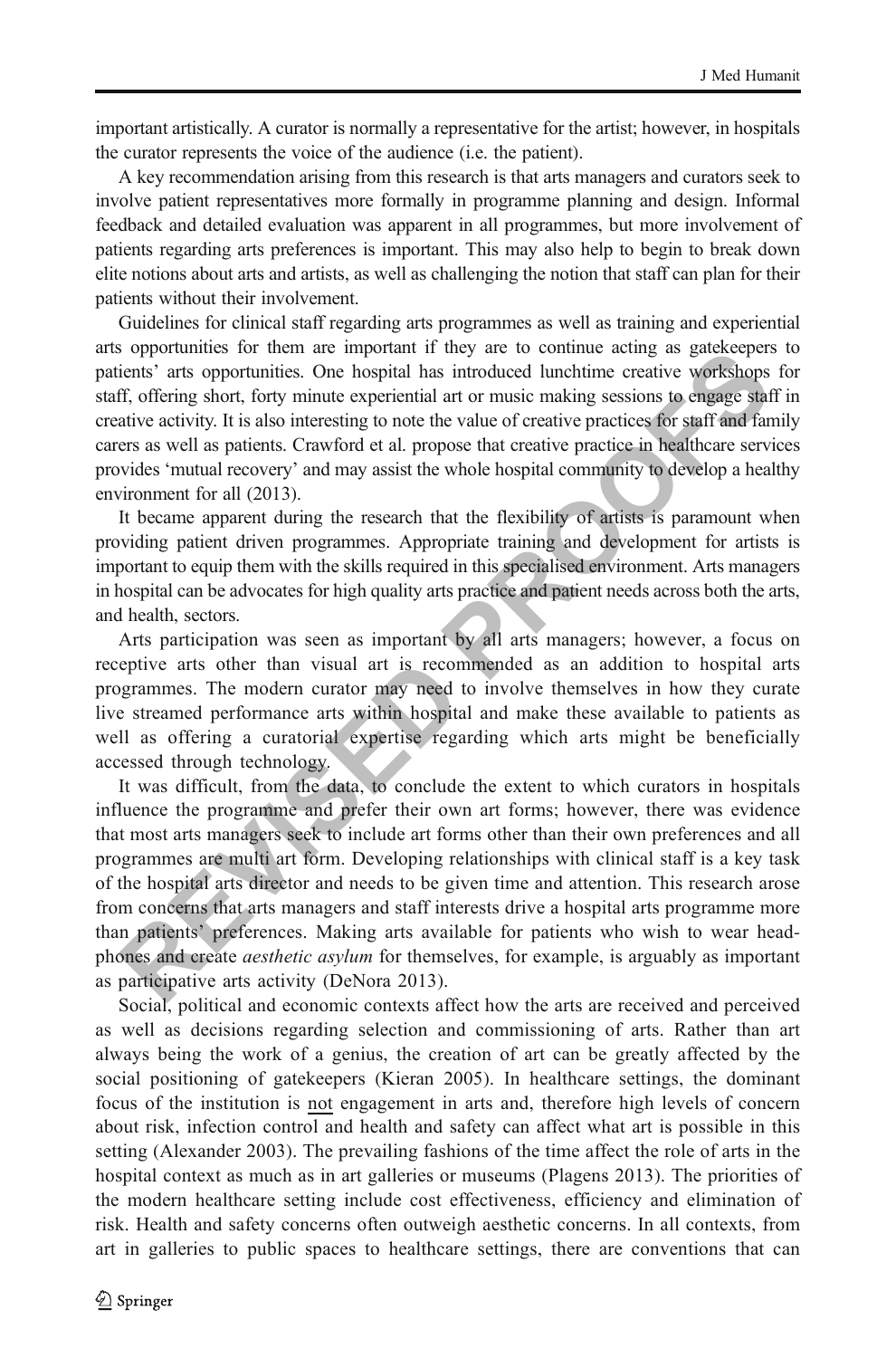either constrain art or make art possible. A common issue arising in this field is what kind of provocation is acceptable in health-care contexts? If intrinsically good art challenges some people, how do we manage this result, especially when focusing on the needs of vulnerable people? (McFarlane 2015).

Whilst a curator in a museum or gallery should arguably be curating for their wide public community, in reality it can be argued that the curation is normally for their peers who use these arts spaces (Kieran 2005). The work of hospital curators, however, is embedded in 'real life', in a community of staff and patients who may never access the arts in traditional concert halls and other venues.

BIn a gallery, the curator is expected to push the boundaries–it's a relatively safe space where people are expecting to encounter art, and they've always got the option of saying, 'Oh, this isn't for us, let's go.' If you do something way out in a hospital you get more honest feedback, as well—'That's stupid,' 'That's noisy,' 'That shouldn't be here' ^ (Aston 2009, 12- 13).

Hospital curators need to draw on the expertise already existing in museums, galleries and arts councils regarding the role of public art. Curators in hospitals have developed their role in quite an ad hoc way with arts programmes often reflecting the strengths of the individual arts managers. Hospitals need to move from simplistic evaluations of the arts such as 'Did patients notice the art?' and 'Did they like it?' to questions such as politically motivated ones: 'What message is this art giving about the hospital you are visiting?' 'What health promotion message does it carry, if any?' and questions that concern art and its interplay with health and well-being: 'In what way does the art contribute to the sense of a therapeutic environment?'(Museum Associations Organisation 2015).

In a gasteix, us cuatour sexpected to pust use boundaries-it s a retainery, see the people are expecting to encounter art, and they've always got the option of saying, "<br>sin" I or us, let's go.' If you do something way out MacNaughton's comprehensive paper on curation in healthcare argues that hospitals have moved from providing art purely to comfort and soothe to acting as a cultural resource for the wider local community. In other words, hospital curators have become people who curate shows, performances and art that invite the general public into the hospital to view the art. Hospitals have become more conscious of their role as public, civic spaces (McNaughton 2007). Once the public are invited in to a hospital to view the arts, the space becomes a space to view art as well as to receive medical care. Art in hospital carries a different set of issues to those in a gallery. For example in one hospital, an interesting photography exhibition was refused as it documented the journey of one woman's breast cancer journey. Despite bring a beautiful, hopeful exhibition, it was rejected for the hospital gallery because it was deemed too explicit in terms of dealing with each stage of cancer treatment and because of concern for the vulnerability of patients at an early stage of diagnosis.

While philosophers (such as Hume, Burke, Rousseau and later Kant) regarded aesthetic experience as a state of withdrawal from the everyday world, a passage into a time or space in which the normal business of life is suspended, hospitals are 'real life' environments, in which the arts can exist alongside critical life and death experiences and are thus exciting environments to curate.

MacNaughton cites the following aims for curating art in hospitals: (1) to create a sense of quality care; (2) to provide a soothing, relaxing and calming environment; (3) to create a positive and lasting impression of high quality; and (4) to assist orientation and way finding (2007). However, art selected also has to fit in with the ideals of the organisation and its vision and so artists must understand that their creations must meet, to a certain extent, a preordained message, for example health promotion or welcome for patients. This can be antithetical to the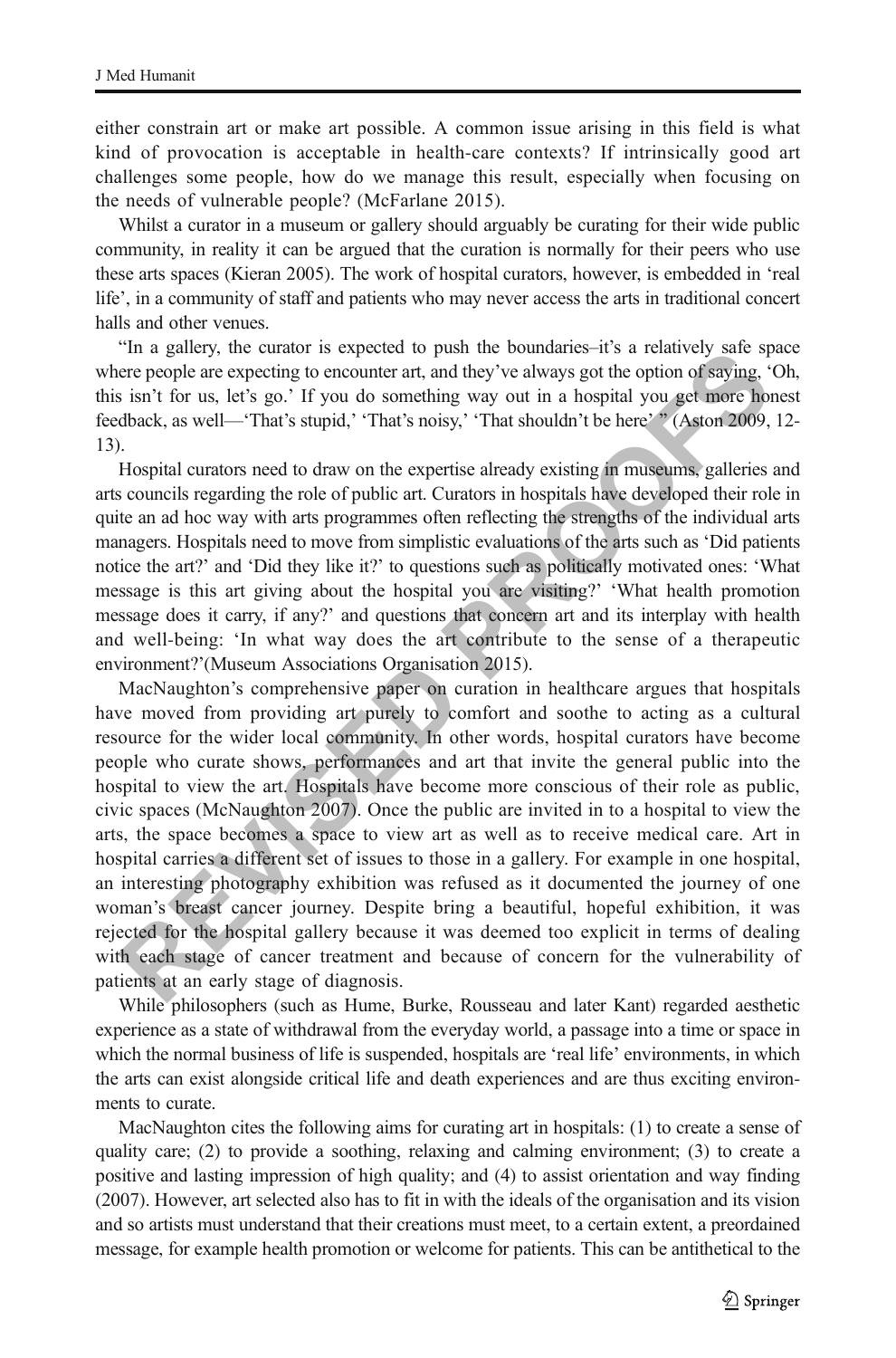freedom of intent required for the creation of art. Artists working in a hospital must understand and embrace the mission, of the arts programme. Clearly the main focus for art and design in hospital must therefore be their beneficial impact upon patients. Cost efficiency in public hospitals, however, may also be an important concern.

A link between museums and health has become fashionable, and cultural institutions are increasingly engaging in accessibility and outreach programmes to attract new audiences. Books are now dedicated to the role of museums in health and well-being, perhaps leaning towards modern concerns with cost effectiveness and return on investment (Chatterjee 2012). Partnerships between hospital curators and national cultural institutions are thus recommended. Hospitals are sometimes viewed with caution by galleries; for example one hospital cited problems when a gallery loaned art to a hospital, showing a lack of trust that adequate installation expertise existed in the hospital. However, mutually beneficial relationships between cultural organisations such as concert halls, museums and galleries, and hospital arts managers, can be developed to serve the needs and priorities of both institutions. A hospital curator brings the arts to new audiences and venues and moves out of the traditional culture of galleries and museums to an arguably more experimental and challenging venue.

traitions are tuss recommented. Trospirals are sometimes viewer wire cautom<br>thereis; for example one hospital cited problems when a gallery loaned art to a hospital<br>wing a lack of trust that adequate installation expertise As a curator in hospitals, it is easy to become institutionalised, to accept the limitations and conservatism of the sector. A recent overview by the widely respected curator, Hans Ulrich Obrist, gives a helpful insight into the role of the modern curator. "Curating at its most basic is simply about connecting cultures… to make junctions… a form of map making that opens new routes through a city, a people or a world" (2015, 169). Obrist gives much food for thought regarding the role of the curator; much is applicable to arts and health contexts. It is important to be an expert in the field, but not to be elitist and to consult clients about their preferences. Art is constantly changing and can act as a catalyst for change in hospitals by developing and pushing institutional boundaries.

Hospital curation can be a vibrant arena for arts and the role of the hospital curator is a ground-breaking specialist role that can bring benefits to hospital life. The role of curator or arts manager in hospital deserves to be supported and developed by both the arts and health sectors.

## **Recommendations**

As a result of this research, a series of recommendations have been produced (see Table [2\)](#page-14-0).

Acknowledgements The National Centre for Arts and Health at Tallaght Hospital where the first author was Director while conducting this research. The Meath Foundation who part funded the research post of HMoss.

The ten participants who were interviewed for this research: Michelle Cassavant, Manager, Arts in Healthcare at Friends of University Hospitals Alberta Health Services, Edmonton, Canada, [www.albertahealthservices.](http://www.albertahealthservices.ca/services.asp?pid=service&rid=1044901) [ca/services.asp?pid=service&rid=1044901](http://www.albertahealthservices.ca/services.asp?pid=service&rid=1044901); Guy Eades, Director Healing Arts, Isle of Wight, UK, [www.iow.](http://www.iow.nhs.uk/healingarts) [nhs.uk/healingarts;](http://www.iow.nhs.uk/healingarts) Sally Francis, Arts Co-ordinator, Arts in Health, Flinders Medical Centre, Adelaide, Australia, [www.flinders.sa.gov.au/artsinhealth/pages/intro/](http://www.flinders.sa.gov.au/artsinhealth/pages/intro/); Damian Hebron, Head of Arts, Addenbrooke's Arts, Cambridge University Hospitals NHS Foundation Trust, UK, [www.cuh.org.uk;](http://www.cuh.org.uk/) Mary Grehan, Director, Waterford Healing Arts Trust, Waterford, Ireland, [www.waterfordhealingarts.com](http://www.waterfordhealingarts.com/); Dr Jenny McFarlane, Curator, Arts in Health, Health Service Planning, Canberra, Australia, [http://www.arts.act.gov.au/community](http://www.arts.act.gov.au/community-participation/arts-and-health)[participation/arts-and-health;](http://www.arts.act.gov.au/community-participation/arts-and-health) Christina Mullen, Director, Shands Arts in Medicine, Florida, USA, [http://artsinmedicine.ufhealth.org](http://artsinmedicine.ufhealth.org/); Edelle Nolan, Arts Co-ordinator, Cork University Hospital, Cork, Ireland, [www.cuh.ie](http://www.cuh.ie/); Katherine Trapanovski, Program Director, Arts in Healthcare Initiative, Center for the Arts, Buffalo,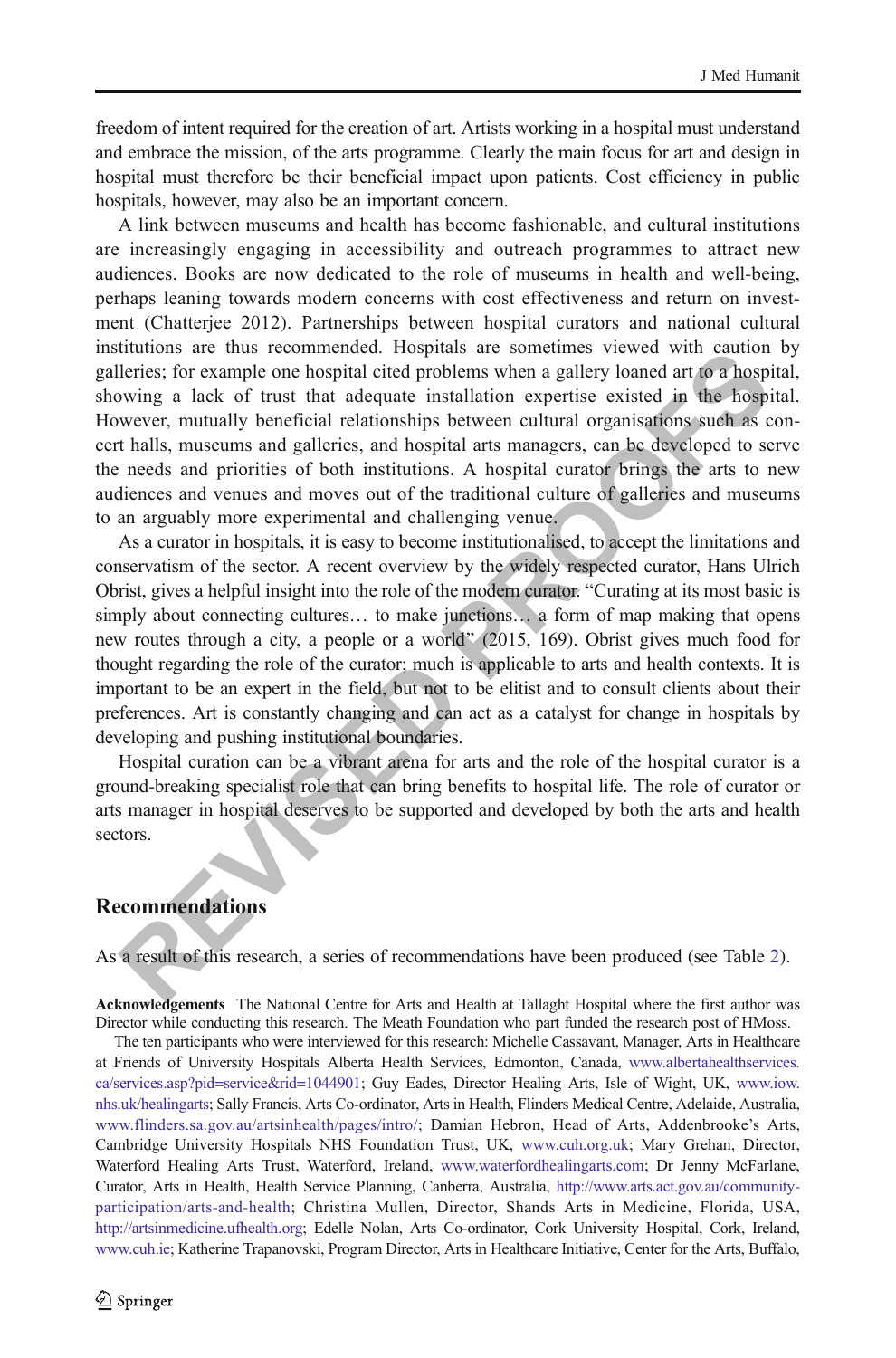#### <span id="page-14-0"></span>Table 2 Recommendations arising from the research

#### Recommendation

- 1 The arts expert in hospital Arts experts are important professionals in hospitals. Recognition is important within arts councils and health services of the specialised role of the hospital arts manager/curator as the arts expert in hospital.
- 2 Engage and build effective and positive relationships with hospital staff. For example, provide experiential creative workshops for staff, presentations at clinical team meetings and consulting staff about all aspects of the programme. Produce guidelines for staff to assist them in understanding the role the arts can play in the organisation and maintain ongoing communication with management and at all levels of the organisation. Attend staff meetings and clinical forums within the institution.
- **[E](http://www.ubcfa.org/)xperient involvement in decision making about the hospital arts programme. Ingeresse party-<br>representation on ants committees, steering groups and advisory groups, establish partier<br>programme planning and design. Link in** 3 Increase patient involvement in decision making about the hospital arts programme. Increase patient representation on arts committees, steering groups and advisory groups and engage patients formally in programme planning and design. Link in to hospital patient advocacy groups, establish patient consultation and advisory steering committee for the arts programme, survey patients regarding arts interests prior to and during hospital stay and continue feedback and evaluation processes.
- 4 Consider art forms and modalities that are currently underrepresented in hospital settings. Look beyond visual art as environment enhancement to performance arts and literature, for example.
- 5 Consider all arts activities, art forms and potential arts engagement. Look beyond participative arts activity only. Be open to all modes of arts engagement within a hospital setting. Consider increasing access to receptive arts for patients who can't cater for themselves in terms of access to reading, listening or viewing material.
- 6 Continuing professional development. Extend your own knowledge as a curator/arts manager, especially with art forms you are not familiar with. Training, development and courses needed for arts managers in healthcare settings. Maintain your own creative practices and/or experiences.
- 7 Engage artists who are flexible and adaptable in how they use their art form, to be as responsive as possible to patient preferences. Identify and develop training for artists to equip them to work in health settings.
- 8 Engage in reflective practice, mentoring or supervision to better understand the restrictions, barriers and limitations of the role and to counter the isolation of the arts manager position. Develop links with other arts managers in hospitals to share experiences.
- 9 Be cognisant of current health service priorities and be sure that hospital arts policy is linked to local and national priorities and health policies.
- 10 Strive for best practice regarding arts in health, based on models of excellence in the field and evidence of benefit.
- 11 Embrace technology and the changing nature of bedside engagement in the arts.
- 12 Build links with national cultural institutions. Draw on their expertise and resources and use these as a resource and support.

New York, USA, www.ubcfa.org; Laura Waters, Arts Programme Manager, Derby Teaching Hospital, Derby, UK www.airarts.net.

#### Compliance with ethical standards

Funding This study was funded by The Meath Foundation (Grant number 14/105).

Conflict of Interest The authors declare that they have no conflict of interest.

Ethical approval All procedures performed in studies involving human participants were in accordance with the ethical standards of the institutional and/or national research committee (St. James/Tallaght Hospital Ethics Committee) and with the 1964 Helsinki declaration and its later amendments or comparable ethical standards.

Informed consent Informed consent was obtained from all individual participants included in the study and additional informed consent was obtained from all individual participants for whom identifying information is included in this article.